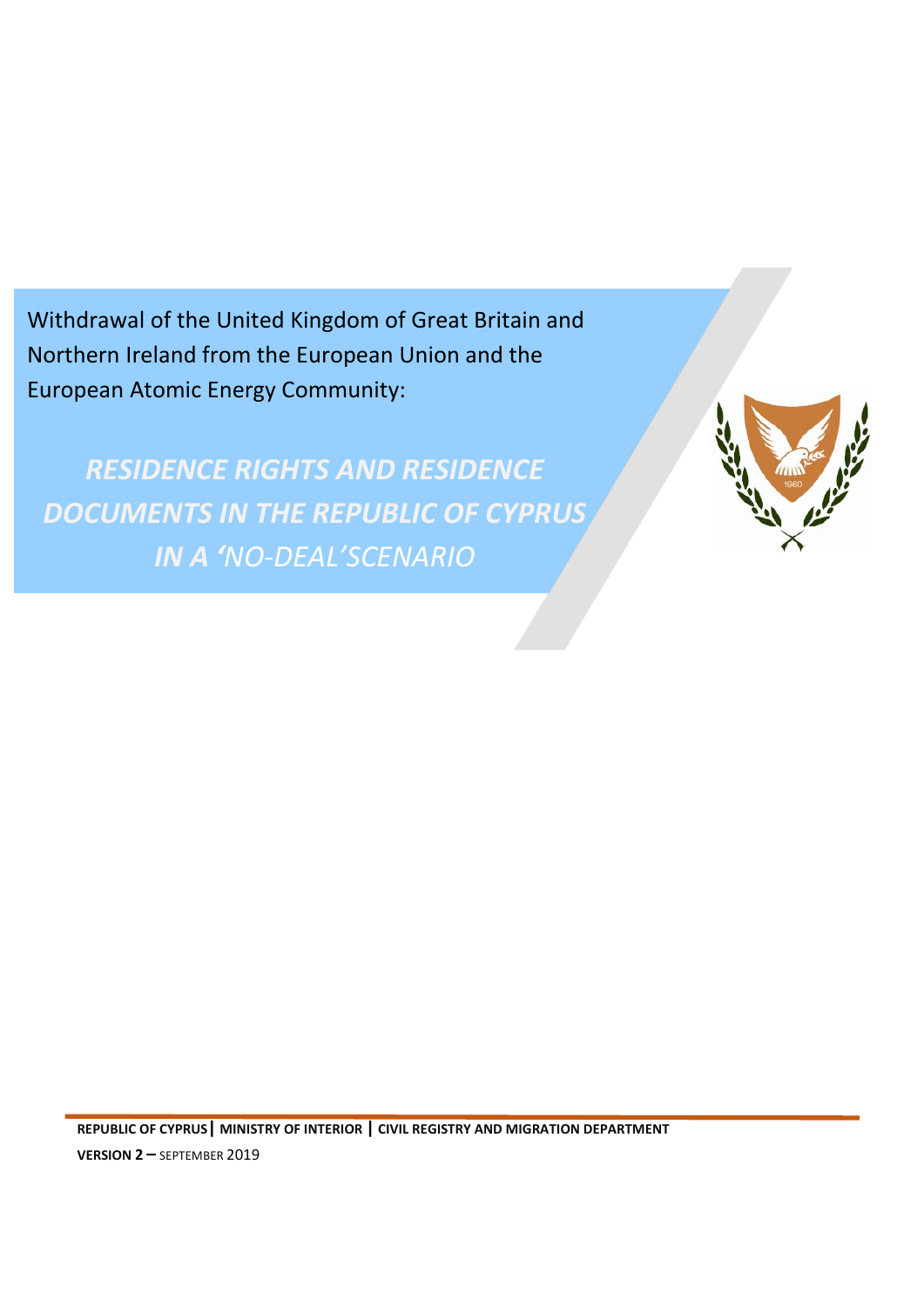## **Contents**

| 1. |                                                                                       |  |  |
|----|---------------------------------------------------------------------------------------|--|--|
|    |                                                                                       |  |  |
|    |                                                                                       |  |  |
|    |                                                                                       |  |  |
| 2. |                                                                                       |  |  |
|    |                                                                                       |  |  |
|    | 2.1.1                                                                                 |  |  |
|    |                                                                                       |  |  |
|    | 2.1.2                                                                                 |  |  |
|    | 2.1.3                                                                                 |  |  |
|    | 2.2 After the UK leaves the EU (from 1 November 2019 or as per date decided by EU) 10 |  |  |
|    |                                                                                       |  |  |
|    |                                                                                       |  |  |
|    | 2.2.3.                                                                                |  |  |
|    |                                                                                       |  |  |
| 3. |                                                                                       |  |  |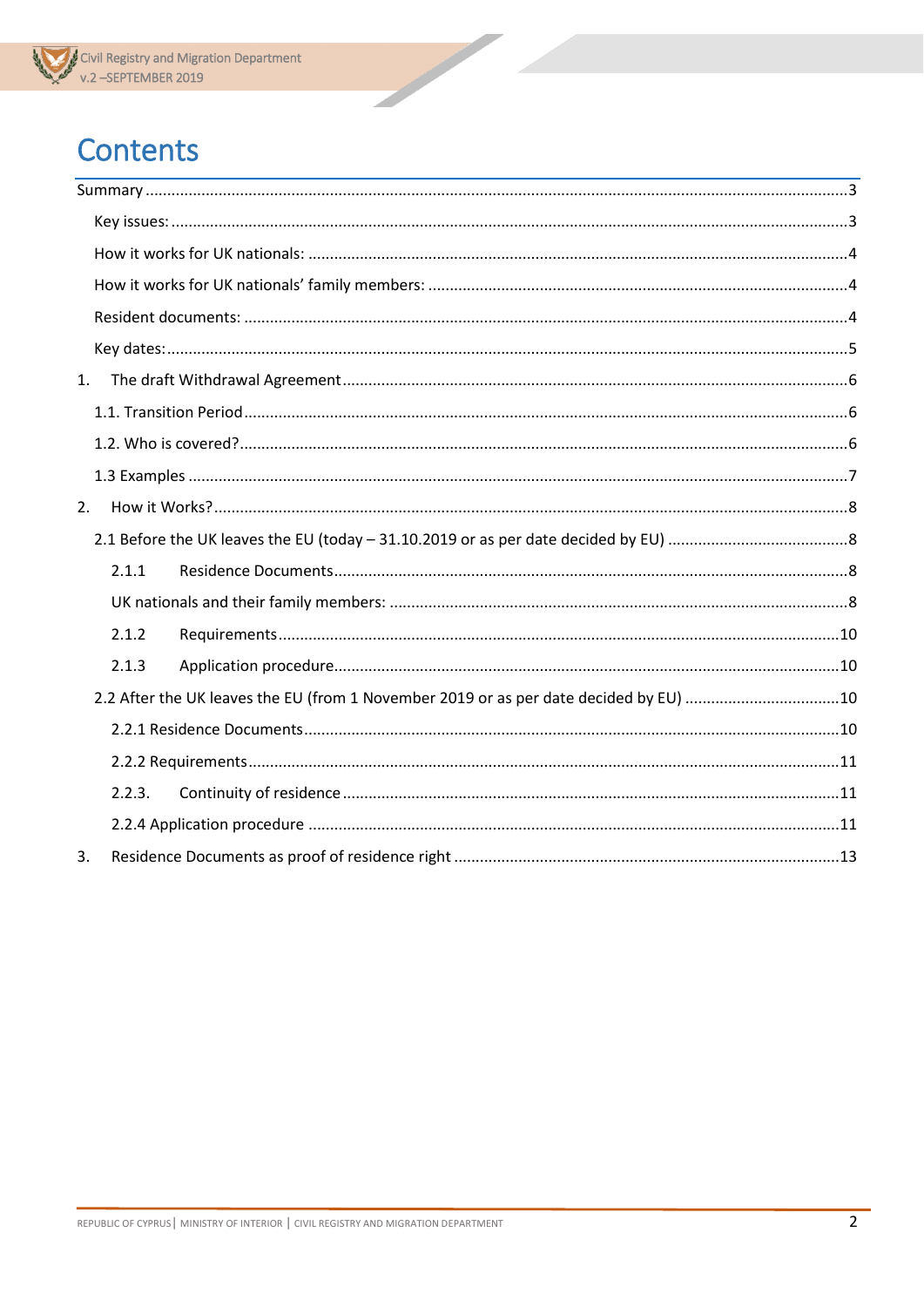## <span id="page-2-0"></span>**Summary**

This paper sets out how Cyprus intends to protect, even in a case of'no deal' scenario, the residence rights of United Kingdom (UK) nationals and their family members, including family members who are third country nationals, in view of the UK leaving the European Union (EU).

Law 121(I)2019 is currently based, as far as possible, on the provisions of the draft Withdrawal Agreement published on 19<sup>th</sup> of February 2019 and the EU Directive 2004/38/ EC on Free Movement, and, its implementation will mean that:

- $\triangleright$  UK nationals and their family members who, by 31.10.2019 or as per date decided by EU, have been continuously residing in Cyprus for five years will be eligible for permanent residence.
- $\triangleright$  UK nationals and their family members who already reside in Cyprus or arrive by 31.10. 2019 or as per date decided by EU (the date UK is leaving the EU), but will not yet have been continuously residing in Cyprus for five years, will be eligible for residence, enabling them to stay until they have reached the five-year threshold, allowing them to apply for permanent residence.
- $\triangleright$  UK nationals and their family members, who are covered by this legislation, will be able to continue their lives in Cyprus, with the same access to work, study, subject to the specific provisions provided by Law 121(I) 2019.

## <span id="page-2-1"></span>**Key issues:**

**Withdrawal Agreement:** The EU has reached [an agreement](https://ec.europa.eu/commission/sites/beta-political/files/draft_agreement_coloured.pdf) with the UK on citizens' rights, ahead of the UK leaving the EU on 31.10.2019 or as per date decided by EU.

This Agreement will become legally binding when it is set into force.

In the case of a 'no deal' scenario, Cyprus is going to implement the Law 121(I)2019, which was passed by the parliament on 12/7/2019 and it is based on the provisions of the draft Agreement and the directive 2004/38/ EC on Free Movement.

**Who it covers:** The law 121(I)2019 will protect those UK nationals and their family members, who have already exercised or will exercise their free movement rights in Cyprus by 31.10.2019, or as per date decided by EU (the date UK is leaving the EU).

**No Transition period:** There will be no transition period.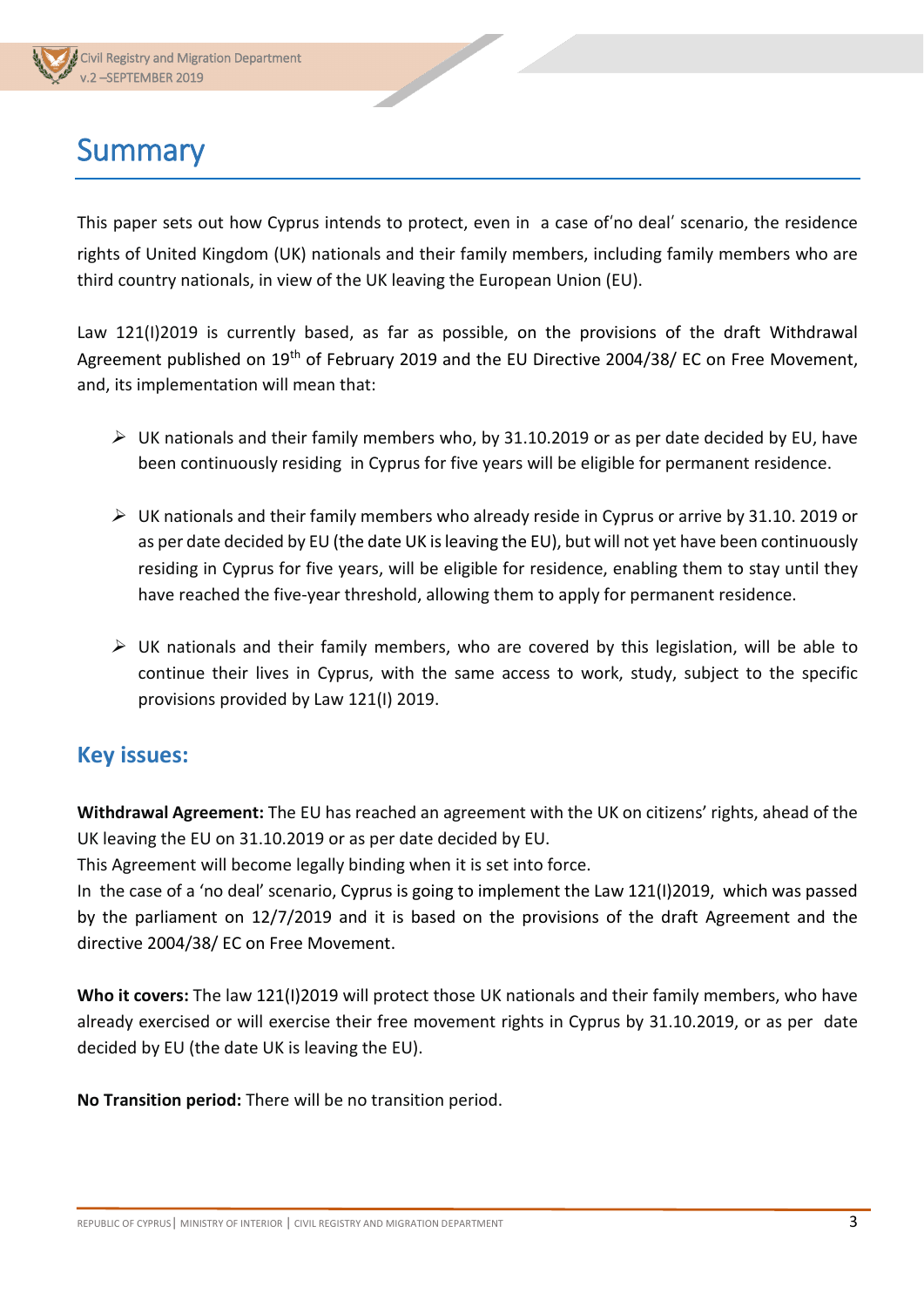## <span id="page-3-0"></span>**How it works for UK nationals:**

a. UK nationals and their family members who have already exercised or will exercise free movement in Cyprus by 31.10.2019 or as per date decided by EU, but, until this date will not have completed continuous residence of five years, will be eligible for residence.

- b. Those who will complete five years of continuous residence in Cyprus by 31.10.2019 or as per date decided by EU, will be eligible to acquire permanent residence.
- c. Those who will not have completed five years of continuous residence in Cyprus, will be able to remain in Cyprus to build-up five years of continuous residence. Commencement of this five-year period for both cases starts at the moment of exercising the free movement rights, which may be at any time before 31.10.2019 or as per date decided by EU.
- d. UK citizens, who want to come to Cyprus after the date UK is leaving the EU, **will need to adhere to Cyprus immigration rules/policy.**

### <span id="page-3-1"></span>**How it works for UK nationals' family members:**

- a. Existing family members of UK nationals covered by the legislation, who are living in a country other than Cyprus on 31.10.2019 or as per date decided by EU (the date UK is leaving the EU), will be able to reunite in Cyprus with the UK national as a family member, at any time in the future. They will then be eligible to qualify for permanent residence after completing five years of continuous residence.
- b. Children born or adopted after the 31.10.2019 or as per date decided by EU, by a UK national or their spouse/partner in a civil union covered by the legislation will enjoy the same rights as preexisting family members. Future spouses and partners of UK citizens who want to come to Cyprus after the 31.10.2019 or as per date decided by EU, will need to adhere to Cyprus immigration rules/policy.

### <span id="page-3-2"></span>**Resident documents:**

Holders of current resident documents (MEU1, MEU2, MEU3) will be able to continue to use them as means of proof for residence rights in Cyprus. **These documents will continue to be valid until 31.12.2020.**

Applications received up until 31.10.2019 or as per date decided by EU, will be examined on the basis of the current Free Movement rules, and, if approved, will result to the issuance of the current residence documents.

**In the meantime the UK Nationals and their family members, who have exercised their right on Free Movement prior to 31.10.2019** (the date UK is leaving the EU) **but did not submit yet an application, have the right after 31.10.2019, to submit the current application and to receive the current document which is going to be valid until 31.12.2020.**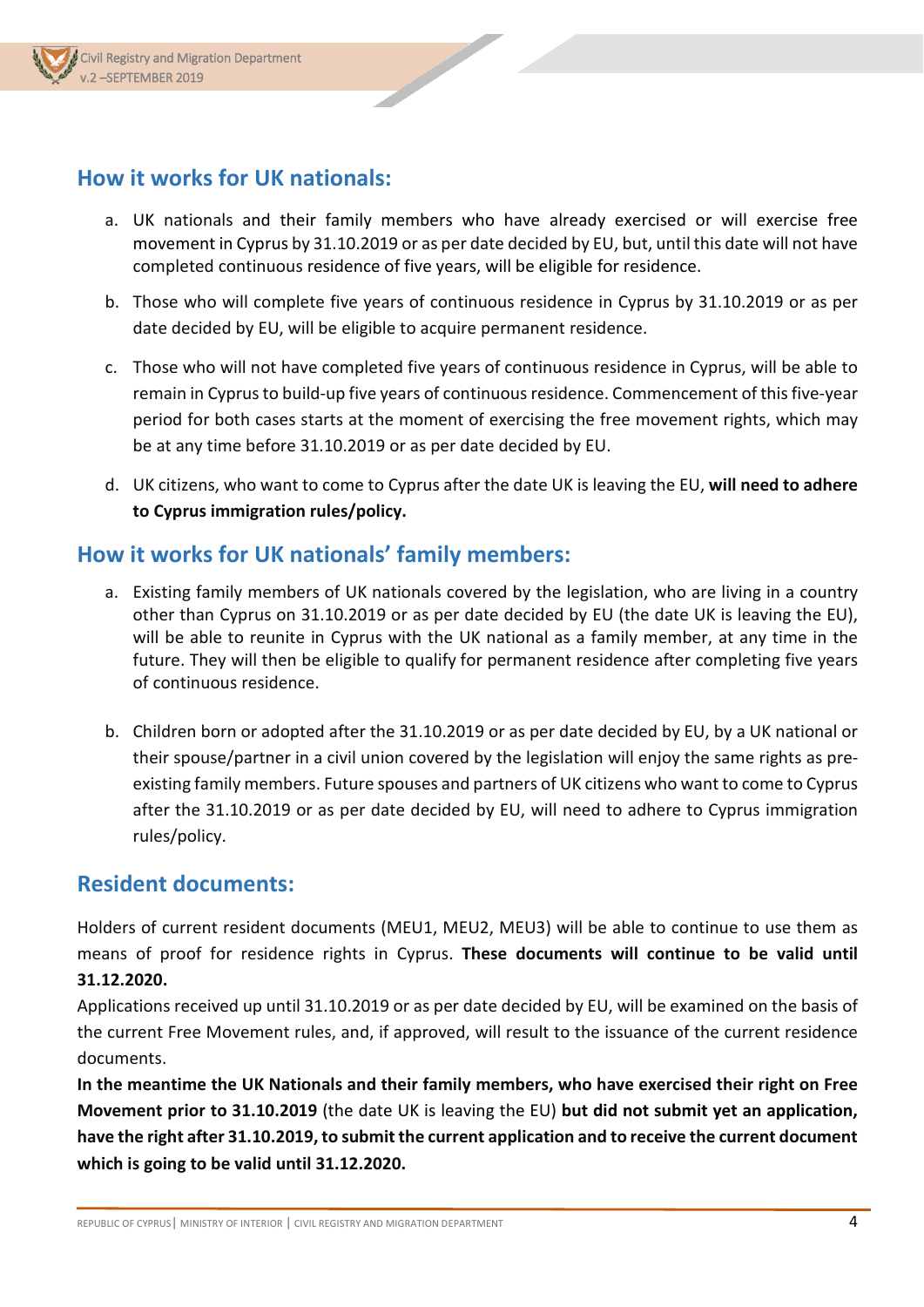

**Applications for issuing the Resident document on the basis of Law N121(I)2019 will be accepted from 1.1.2021.** 

## <span id="page-4-0"></span>**Key dates:**

UK leaving the EU:

**31.10.2019 or as per date decided by EU**

Transition period: **No Transition period**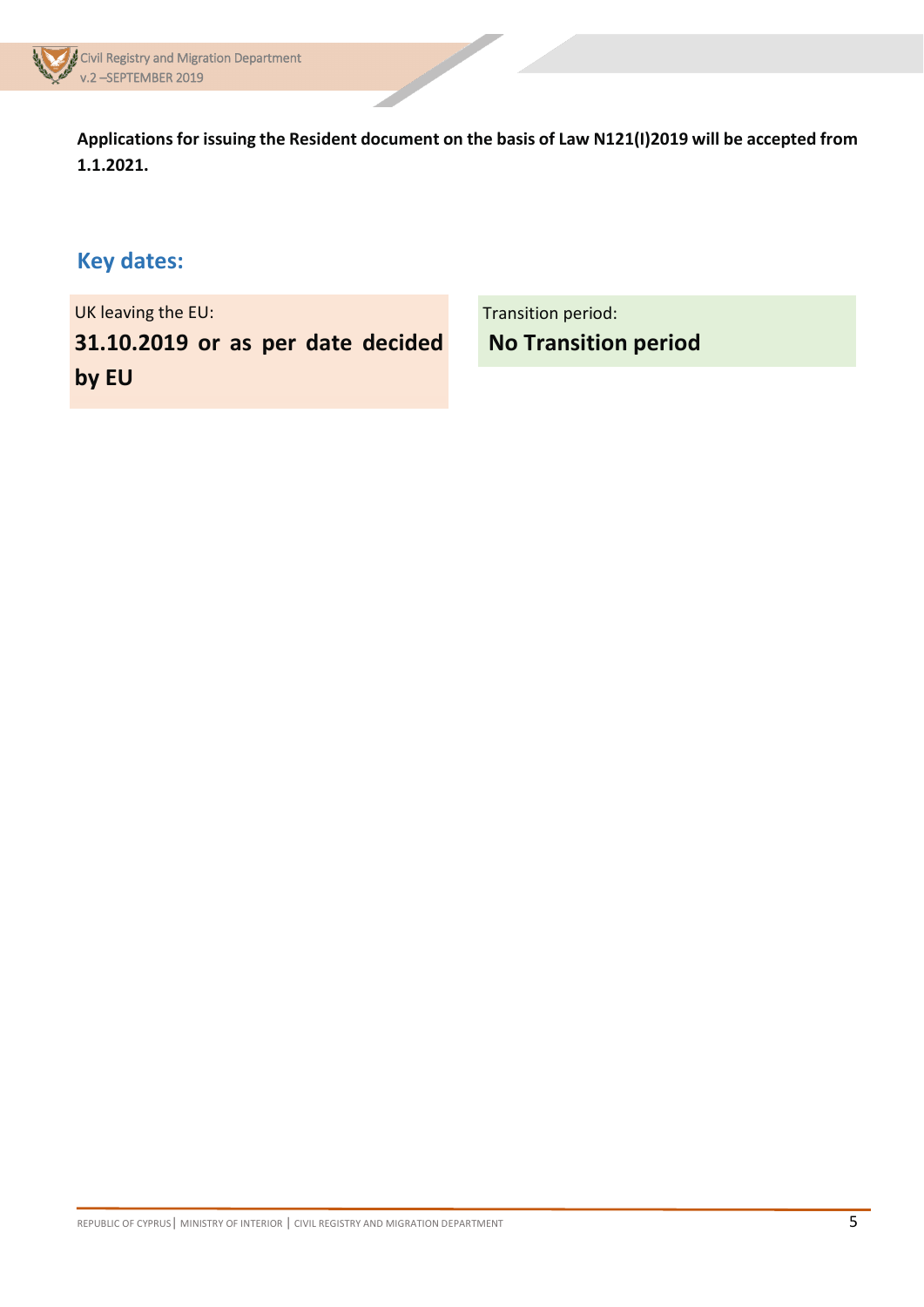# <span id="page-5-0"></span>1.The draft Withdrawal Agreement

The EU has reached [an Agreement](https://ec.europa.eu/commission/sites/beta-political/files/draft_agreement_coloured.pdf) with the UK on citizens' rights, ahead of the UK leaving the EU.

**Due to the fact that so far this Agreement has not been approved by the UK**, the government wants to reassure that UK citizens and their family members living in Cyprus, are welcome to stay even in the event of a 'no deal' scenario, by setting into force the **Law N 121(I)2019,** which is based, as far as possible, on the draft Withdrawal Agreement and the EU Directive on Free Movement 2004/38/EC.

## <span id="page-5-1"></span>**1.1. Transition Period**

As there would be not an Agreement in place, there would be no agreed transition period, so the provisions of this Law121(I)2019 can only apply to UK citizens who are resident in Cyprus by 31.10.2019 or as per date decided by EU.

### <span id="page-5-2"></span>**1.2. Who is covered ?**

The legislation applies to:

- a. UK nationals and their family members who have already exercised or will exercise their right to reside in Cyprus in accordance with Union law, by 31.10.2019 or as per date decided by EU, and continue to reside in Cyprus thereafter.
- b. UK nationals and their family members who on 31.10.2019 or as per date decided by EU, are not residing in Cyprus but had previously resided in Cyprus without acquiring permanent residence right, provided that after 31.10.2019 or as per date decided by EU, they will still maintain continuity of residence as defined in current free movement rules.
- c. UK nationals and their family members who on 31.10.2019 or as per date decided by EU, are not residing in Cyprus but had previously resided in Cyprus and had acquired permanent residence right, provided that their absence did not exceed a period of five consecutive years.
- d. Family members residing overseas by 31.10.2019 or as per date decided by EU, wishing to join a UK national covered by the Law **N121(I)2019** after this date are allowed to do so, given that the relationship existed at or before that date and it continues to exist when the person wishes to come to Cyprus.

Family members of a UK national include: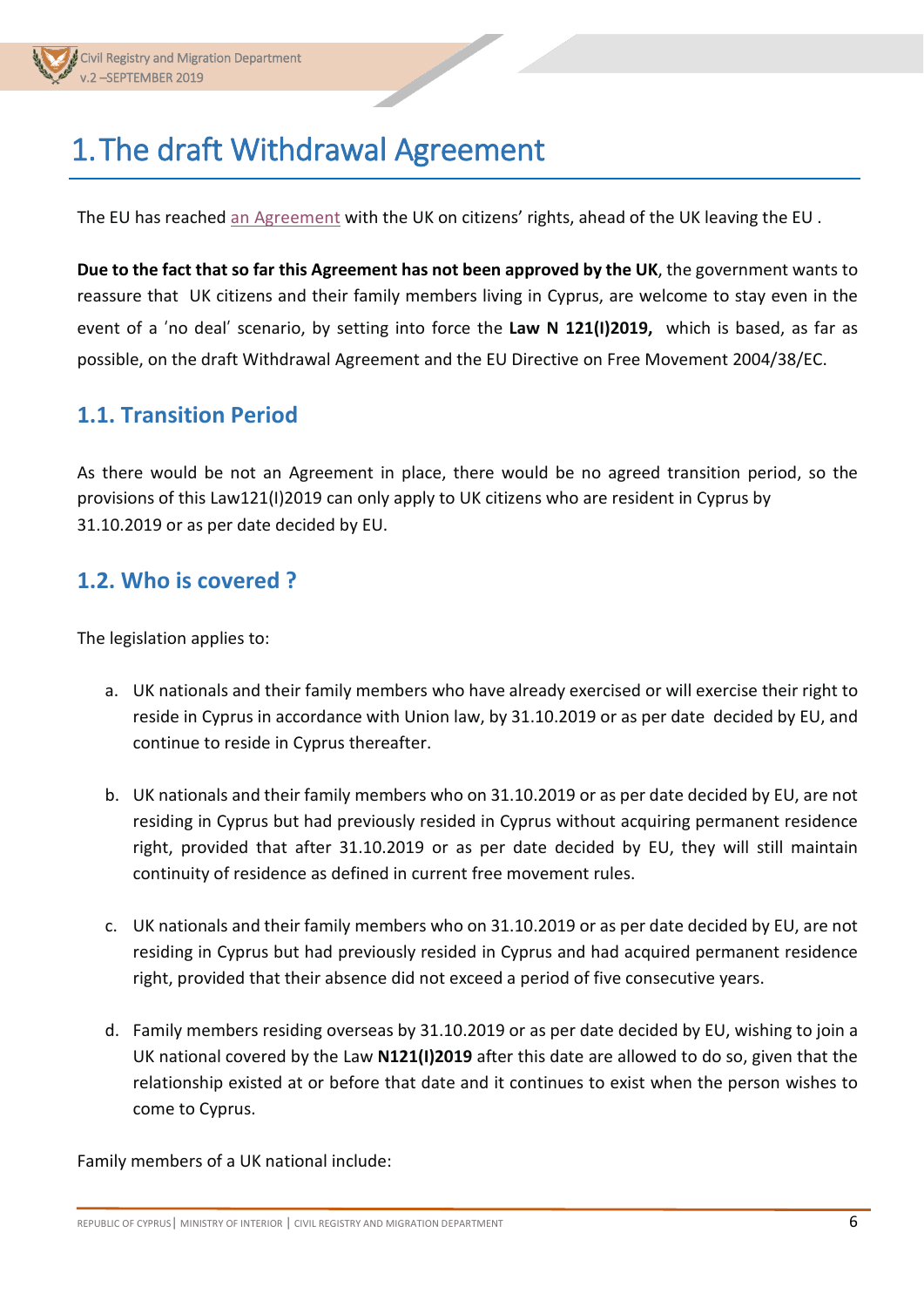

- a spouse,
- a civil partner,
- direct descendants who are under the age of 21 or are dependents (including of those of the spouse or civil partner)

- Dependent direct relatives in the ascending line (including of those of the spouse or civil partner).
- children born or adopted after 31.10.2019 by a UK national or their spouse/ partner covered by the Law **N121(I)2019** .

#### <span id="page-6-0"></span>**1.3 Examples**

- a. A UK national and her family are continuously residing in Cyprus from 2009 but happen to be abroad for holiday on 31.10.2019 or as per date decided by EU. They all enjoy residence rights provided by this Law **N121(I)2019.**
- b. A UK national covered by the Law **N121(I)2019** marries an Indian national on December 2019. The spouse wishes to join the UK national in Cyprus. The spouse will need to meet Cyprus' immigration rules and policy.
- c. A UK national covered by the Law **N121(I)2019** marries a USA national on February 2019. The spouse wishes to join the UK national in Cyprus. The spouse will enjoy residence rights provided by this law.
- d. A UK national not covered by the Law **N121(I)2019** marries a Chinese national on November 2019. Both wish to reside in Cyprus. Both will need to adhere to Cyprus' immigration rules and policy.
- e. In December 2019, a UK national covered by the Law **N121(I)2019** wishes to be joined in Cyprus by his 8-year-old daughter. The daughter will enjoy residence rights provided by this legislation.
- f. In October 2024, a UK national covered by the Law **N121(I)2019** adopts a 16-year-old boy. In November 2024 the UK national wishes to be joined his son. The son will enjoy residence rights provided by this legislation.
- g. A UK national was living in Cyprus from February 2018 until February 2019. He then departed for participating in a student exchange programme abroad. He stayed abroad until December 2019. He wishes to return and reside in Cyprus. He enjoys residence rights provided by this legislation.
- h. A UK national was living in Cyprus from June 2010 until September 2017 and she acquired permanent residence in Cyprus. She then departed from Cyprus and stayed abroad until 2024 when she decided to return. She does not enjoy residence rights provided by this Law N121(I) 2019. She will need to meet Cyprus' immigration rules and policy.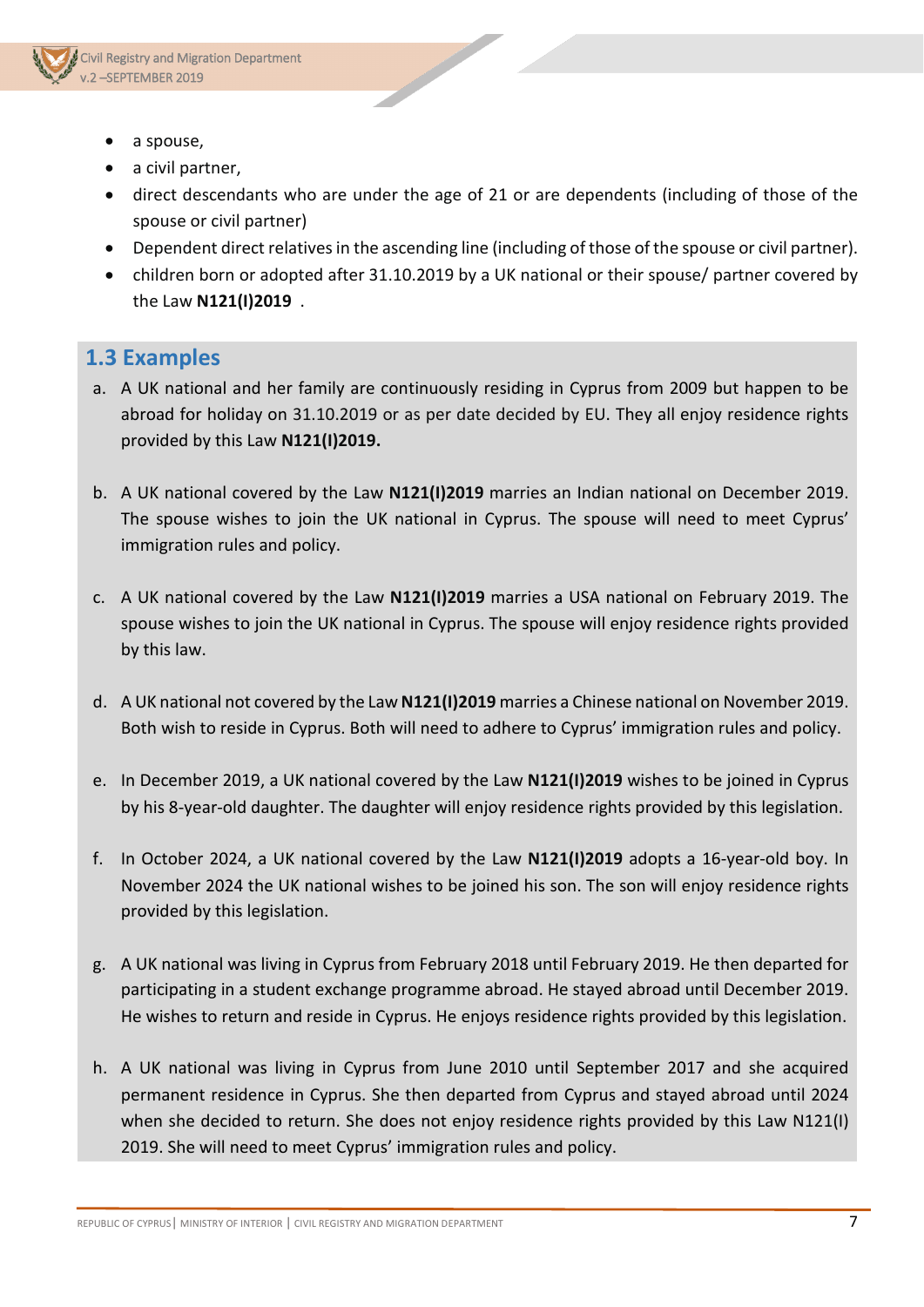# <span id="page-7-0"></span>2.How it Works?

## <span id="page-7-1"></span>**2.1Before the UK leaves the EU (today – 31.10.2019 or as per date decided by EU)**

#### <span id="page-7-2"></span>**2.1.1. Residence Documents**

Current free movement rules apply. Upon application, provided that the free movement requirements are met, one of the following current documents are issued (also known as yellow slips):

• *Certificate of Registration* **(MEU1)**

Document certifying the residence for European Union citizens and for their family members who are also European Union citizens.

• *Residence Card* **(MEU2)**

Document certifying the residence for family members of a European Union citizen who are not nationals of a Member State of the European Union.

• *Certificate of Permanent Residence* **(MEU3)**

Document certifying permanent residence for European Union citizens and for their family members who are also European Union citizens.

• *Card of Permanent Residence* **(MEU3)** Document certifying permanent residence for family members of a European Union citizen who are not nationals of a Member State of the European Union.

#### <span id="page-7-3"></span>**UK nationals and their family members:**

- **i. Who reside in Cyprus and are holders of a residence document:** Current free movement rules apply.
- **ii. Who reside in Cyprus and are NOT holders of a residence document:** Current free movement rules apply. Upon application, one of the current residence documents (Certificate of Registration, Residence Card or Certificate/Card of Permanent Residence) will be issued, provided that the free movement requirements are met.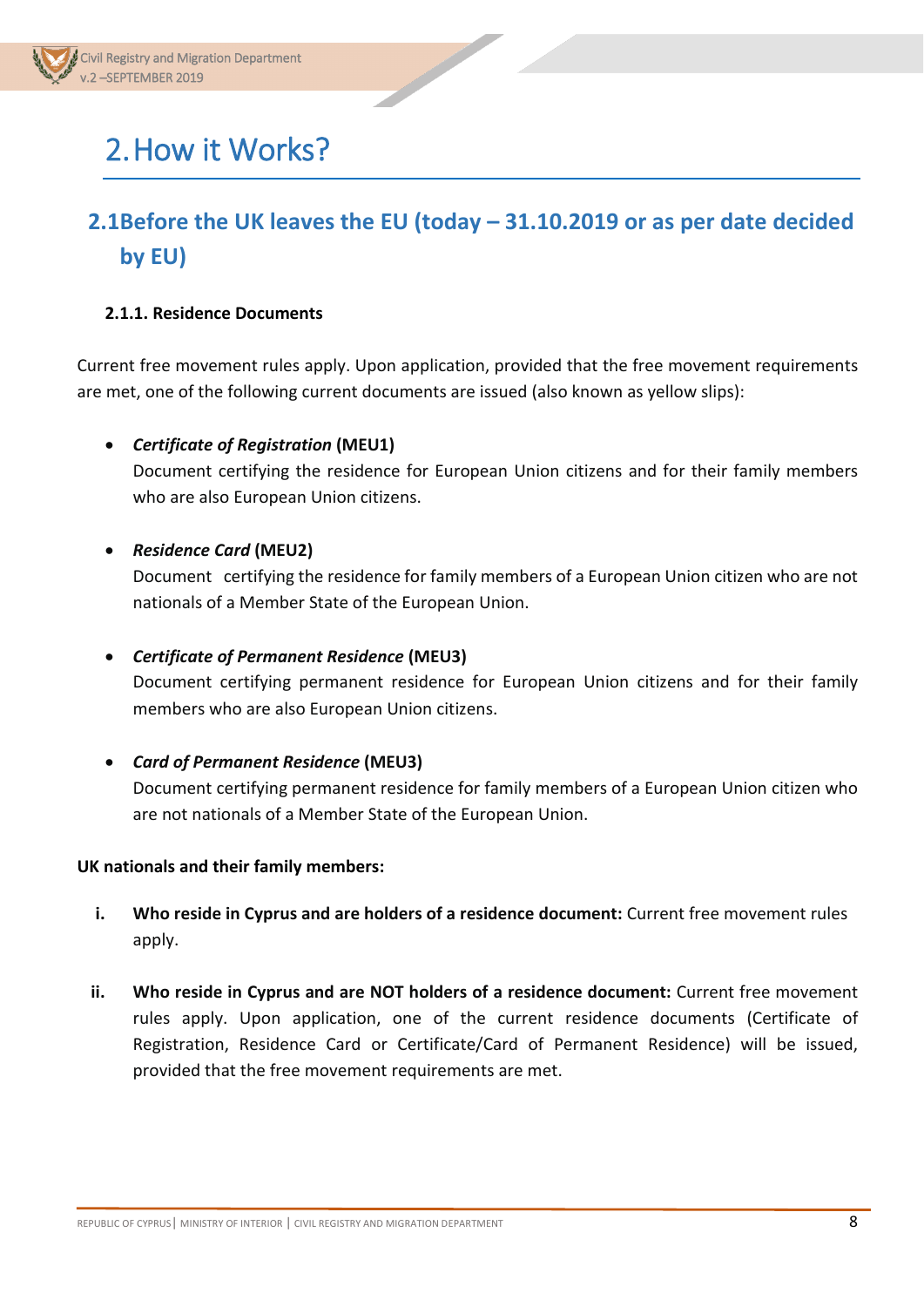

### **PLEASE NOTE: Current documents issued under the EU Directive 2004/38/EC, are going to continue to be valid until 31.12.2020 .**

Holders of current residence documents will fall under a much simpler procedure. **Applications for issuing the resident document on the basis of Law N121(I)2019 will be accepted from 1.1.2021.** 

**In the meantime, the UK Nationals and their family members, who have exercised their right on Free Movement prior to 31.10.2019 and they are able to prove it**, **but did not submit an application until 31.10.2019, have the right after 31.10.2019, to submit the current application and to receive the current document, which is going to be valid until 31.12.2020.**

#### **Examples**

- a. A UK national and his Israeli wife are continuously residing in Cyprus since 2017. They have never applied for residence documents. In August 2019 they decide to apply. They fulfill free movement rules. The UK national will receive a Registration Certificate and his wife a Residence Card.
- b. A UK national and her Chinese partner arrive in Cyprus on 15 September 2019. They file applications for residence documents. They fulfill free movement rules. The UK national will receive a Registration Certificate and her partner a Residence Card.
- c. A UK national and her Pakistani son reside in Cyprus since 2016 and are holders of a Registration Certificate and a Residence Card, respectively. They do not have to do anything, as they enjoy residence rights and they are already holders of documents evidencing this, but they must apply for new residence document from 1/1/2021.
- d. A UK national is continuously residing in Cyprus since 2009. Although she fulfills free movement rules, she has never applied for a residence document. She was told that there is no need to do anything and that even after the 31.10.2019 or as per date decided by EU, she will maintain her right of residence in Cyprus. This is true, as long as she is covered by **the legislation** she maintains her residence rights. Nevertheless, should she wish to apply for a residence document after 31.10.2019 or as per date decided by EU, she will need to submit documentary evidence in order to establish that she has been continuously residing in Cyprus prior 31.10.2019.

If she had acquired a residence document before 31.10.2019 or as per date decided by EU, showing only her passport (as proof of identity) and her Certificate of Permanent Residence would be enough.

In case she chooses not to apply for residence documents even after the 31.10.2019 or as per date decided by EU, it is likely to face practical issues in exercising her rights.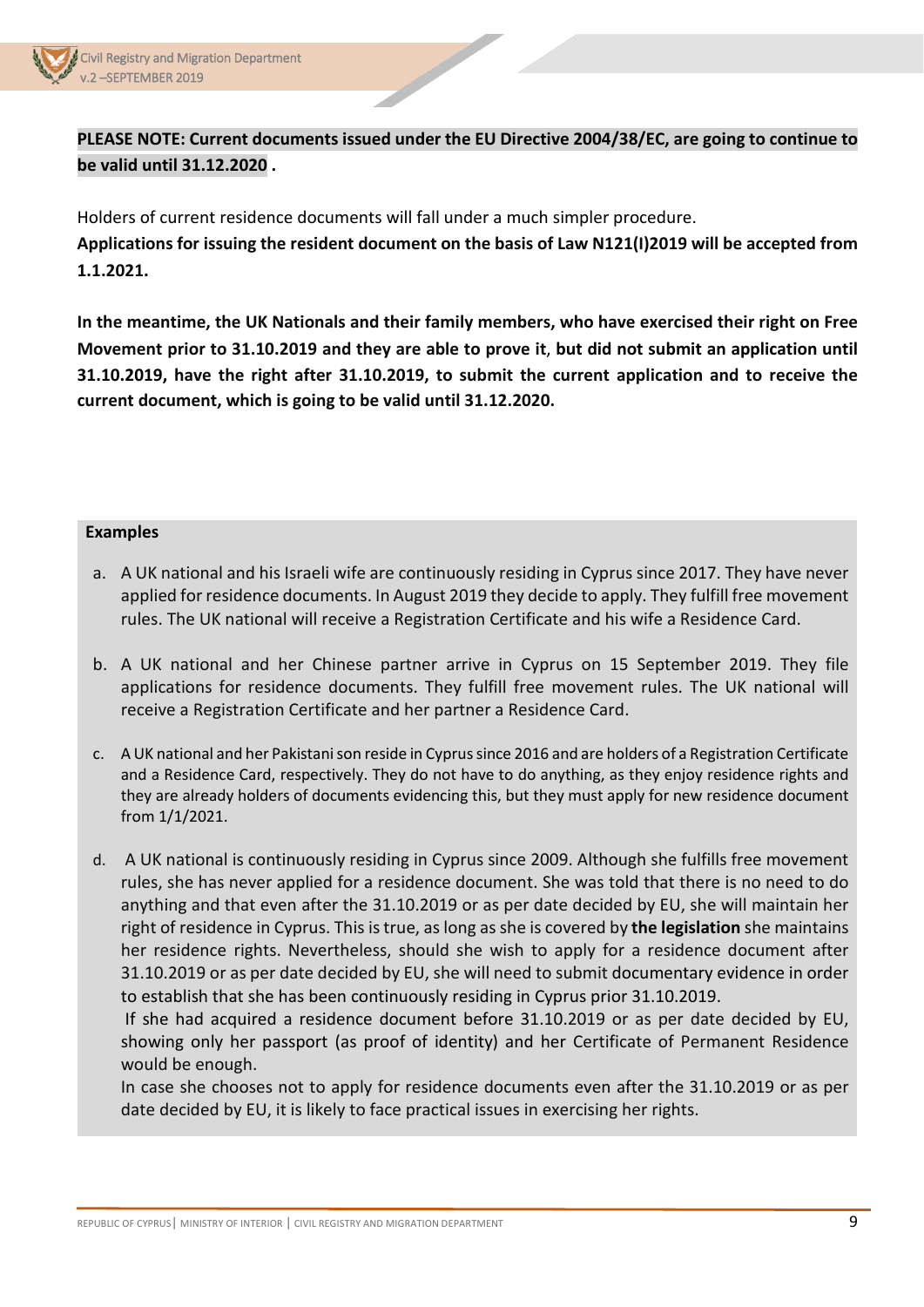#### <span id="page-9-0"></span>**2.1.2 Requirements**

Requirements for the issuance of current residence documents to UK nationals and their family members remain unchanged. Applications are and will continue until 31.10.2019 or as per date decided by EU, to be examined in accordance with the conditions set out in [Directive 2004/38/EC.](https://eur-lex.europa.eu/LexUriServ/LexUriServ.do?uri=OJ:L:2004:158:0077:0123:en:PDF) You can find out information on existing requirements on [www.moi.gov.cy/crmd](http://www.moi.gov.cy/crmd)

#### <span id="page-9-1"></span>**2.1.3 Application procedure**

The application procedure for the issuance of current residence documents to UK nationals and their family members remains unchanged. Applications are and will continue to be submitted to the [Civil](http://www.moi.gov.cy/moi/crmd/crmd.nsf/contact_en/contact_en?OpenDocument&ExpandSection=1#_Section1)  [Registry and Migration Department](http://www.moi.gov.cy/moi/crmd/crmd.nsf/contact_en/contact_en?OpenDocument&ExpandSection=1#_Section1) in Nicosia and to the [District Units of the Aliens and Immigration](http://www.moi.gov.cy/moi/crmd/crmd.nsf/contact_en/contact_en?OpenDocument&ExpandSection=7#_Section7)  [Service of the Police](http://www.moi.gov.cy/moi/crmd/crmd.nsf/contact_en/contact_en?OpenDocument&ExpandSection=7#_Section7)**.** 

You can find out information on existing procedures on [www.moi.gov.cy/crmd](http://www.moi.gov.cy/crmd)

## <span id="page-9-2"></span>**2.2 After the UK leaves the EU (from 31.10.2019 or as per date decided by EU)**

#### <span id="page-9-3"></span>**2.2.1 Residence Documents**

Cyprus will require UK nationals and their family members residing in its territory in accordance with the conditions set out in **the Law N121(I)2019, to apply for a new residence status as a mean of verifying that they are entitled to the residence rights set out in the legislation. Applications for the residence documents will be accepted from 1.1.2021.** 

#### **Specifically:**

- holders of current residence documents (yellow slips),
- persons who will receive a current residence document (yellow slip)by 31.10.2019 or as per date decided by EU,
- non-holders of current residence documents (yellow slips) who reside in Cyprus and are covered by the legislation, and
- persons covered by the legislation arriving and residing in Cyprus after the 31.10.2019 or as per date decided by EU,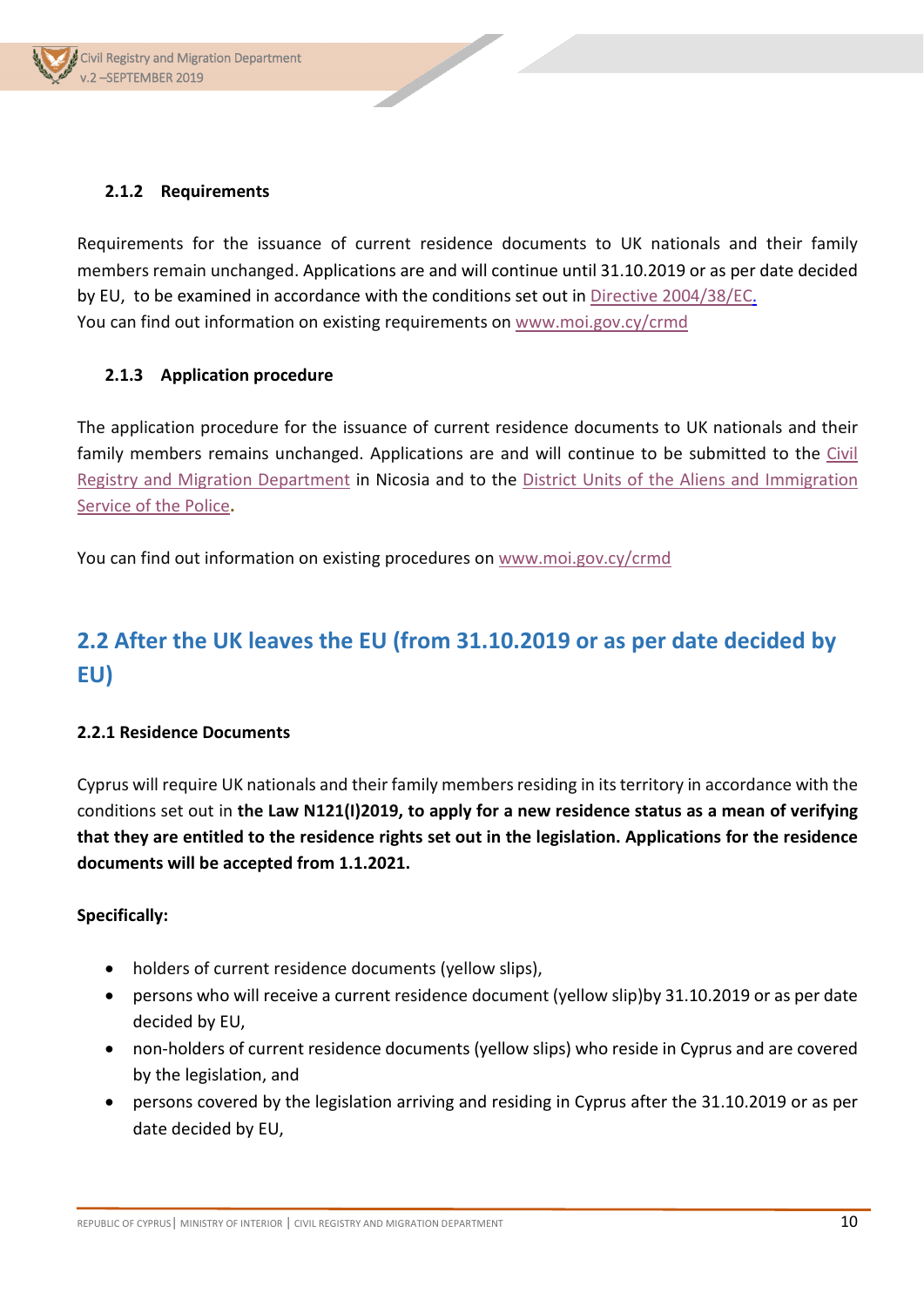

will have the right to receive, in accordance with the conditions set out in Directive 1030/02, a new residence document upon application.

#### <span id="page-10-0"></span>**2.2.2 Requirements**

Applications will be examined in accordance with the conditions set out in the Law N121(I)2019, which are generally in line with current Free Movement rules and major provisions of the Draft Withdrawal Agreement.

People will need to file an application and they should not be regarded as a threat to public policy, public security or public health (for more information you can refer to the Law121 (I)2019). The main requirement for the new residence document to be granted will be residence in Cyprus.

Specifically:

- Where a UK national and their family member have been continuously residing in Cyprus for five years (less in some particular circumstances: see section 2.2.3), they will be eligible for **permanent residence** and a relevant residence document. Once acquired, the right of permanent residence shall be lost only through absence from Cyprus for a period exceeding five consecutive years.
- Where a UK national and their family member have been continuously residing in Cyprus for less than five years, they will be eligible for **residence** and a relevant residence document. These people will be eligible to apply for permanent residence as soon as they have completed five years of continuous residence in Cyprus (less in some particular circumstances: see section 2.2.3).

A UK national continuously residing in Cyprus prior to 31.10.2019 or as per date decided by EU, will be able to be joined after that date by close family members who reside overseas, if the relationship existed at that date and it continues to exist when the person wishes to come to Cyprus. Children born or adopted after 31.10.2019 or as per date decided by EU, by a UK national or their spouse/ partner are also covered by the Law 121(I)2019.

#### <span id="page-10-1"></span>**2.2.3. Continuity of residence**

Continuity of residence is not affected by temporary absences not exceeding a total of six months a year, or by absences of a longer duration for compulsory military service, or by one absence of a maximum of twelve consecutive months for important reasons such as pregnancy and childbirth, serious illness, study or vocational training, or a posting. Continuity of residence is broken by any expulsion decision duly enforced against the person concerned.

#### <span id="page-10-2"></span>**2.2.4 Application procedure**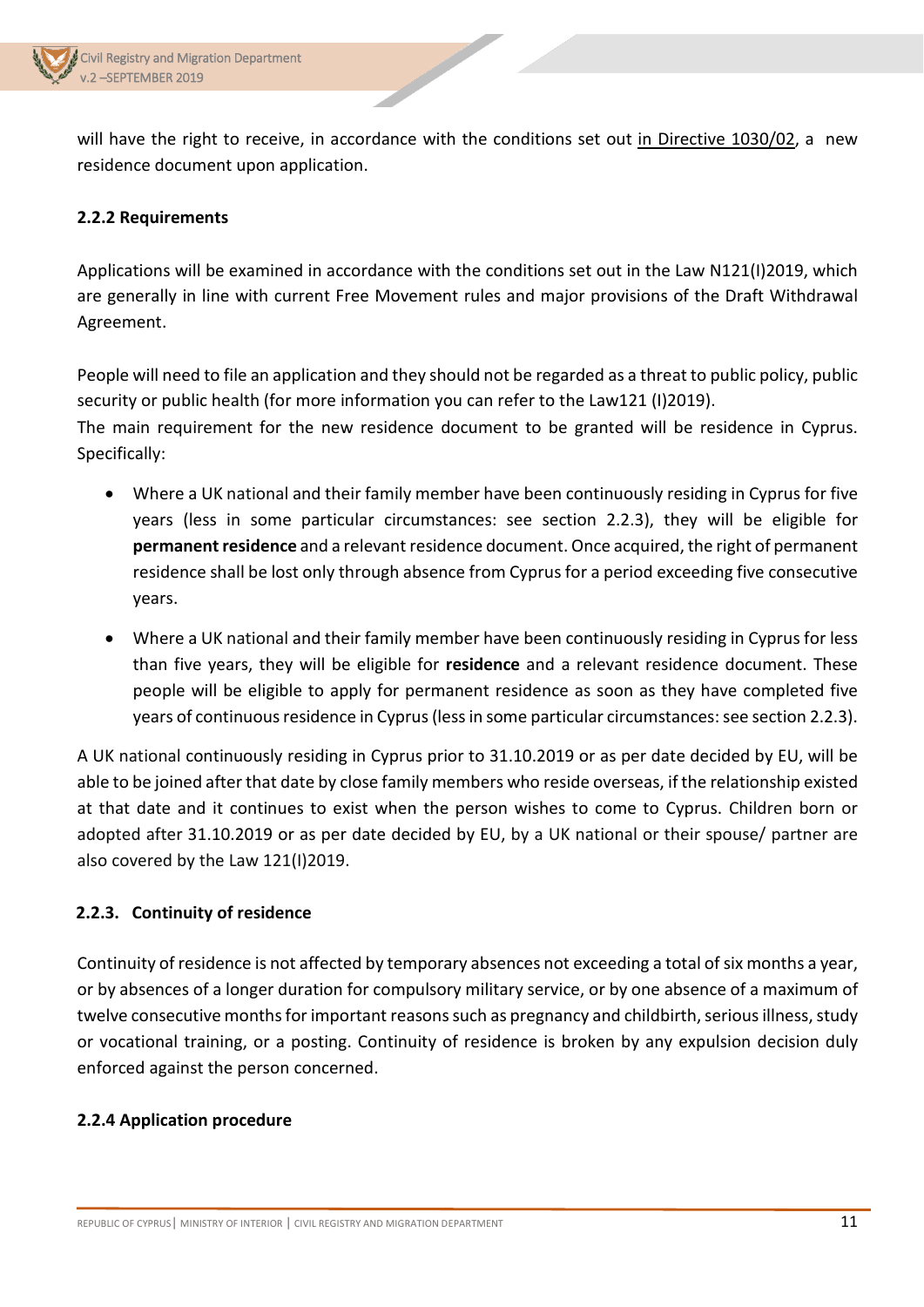Applications will be submitted to the [Civil Registry and Migration Department](http://www.moi.gov.cy/moi/crmd/crmd.nsf/contact_en/contact_en?OpenDocument&ExpandSection=1#_Section1) in Nicosia and to the [District Units of the Aliens and Immigration Service of the Police](http://www.moi.gov.cy/moi/crmd/crmd.nsf/contact_en/contact_en?OpenDocument&ExpandSection=7#_Section7)**.** 

We are aiming to implement a simple and straightforward procedure. Most applicants will need only to demonstrate that they are a UK national or a family member and prove their continuous residence in Cyprus (and that of the UK national if they are a non-UK national family member).

The process will be straightforward for those UK nationals and their family members who are holders of a Certificate of Registration, Residence Card or Certificate/Card of Permanent Residence (so-called yellow slips). To keep documentary evidence to a minimum, holders of these residence documents, **must apply for the new residence document from 1.1.2021**, and will not need to submit anything else with their application other than a valid passport as proof of identity.

Persons who are not holders of a Certificate of Registration, Residence Card or Certificate/Card of Permanent Residence, **will be able to submit documentary evidence of their residence prior to 31.10.2019.** Where appropriate, they will be granted a permanent residence document, otherwise, where their documentary evidence establish that they have been continuously residing in Cyprus for a period of less than five years, they will be granted **a residence document.**

Recommended documentary evidence may - for example - include the following (not all required in every case, nor individually, but as appropriate depending on the case):

- Rental agreement or property sale contract, or title deed, for the last five years.
- Utility bills or statements of accounts from the relevant Authority (water, or telephone or electricity) dating back five years.
- Bank statement dating back five years.
- Social Insurance Certificate for contributions over the last five years by month.
- Any other document proving the completion of a continuous period of residency of five years in of Cyprus.

Eligible persons will be able to start applying from 1.1.2021. An application will involve payment of a required fee, **which will be announced.**

Applicants who are holders of a valid Certificate of Registration, Residence Card or Certificate/Card of Permanent Residence issued before the 31.10.2019 or as per date decided by EU, will not need to submit any further documents with their applications, apart from a valid passport, as proof of identity. All other applicants will need to submit with their applications the documents, which are generally provided in [the current free movement rules.](http://www.moi.gov.cy/moi/crmd/crmd.nsf/All/B20E184509AB8C5DC2257D1F001EF6F2?OpenDocument)

We will update [this webpage](http://www.moi.gov.cy/moi/crmd/crmd.nsf/All/C482CD407E0903D8C225830E00384072) with information as it becomes available, with a particular focus on the relevant practical arrangements.